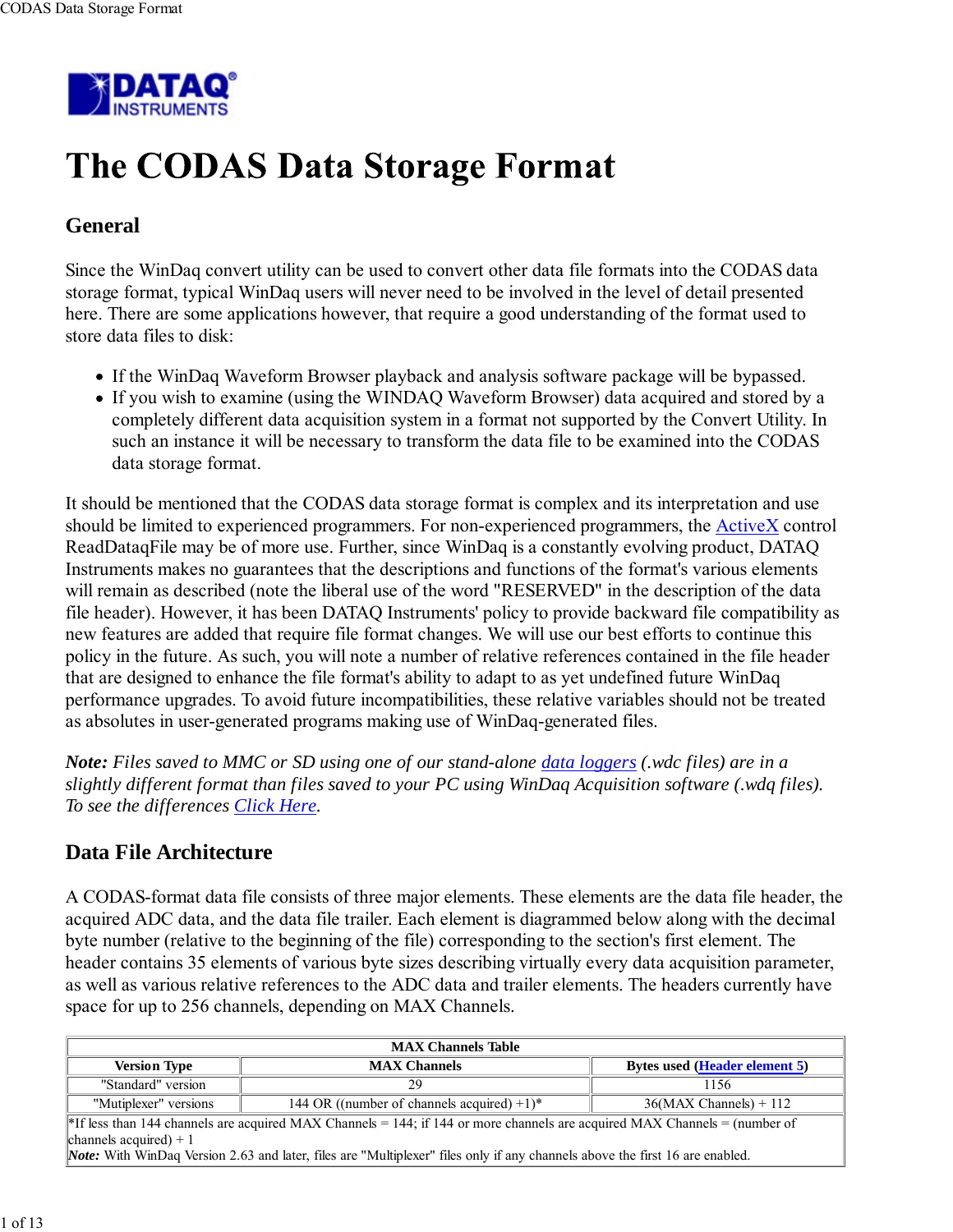The data element of the file contains actual A-D converter data written during acquisition for each channel that was enabled. The trailer element contains information related to event markers enabled during acquisition, time and date stamping information, and event marker annotation.

The sections that follow will describe each file element in detail.

### **CODAS Format File Header Elements**

The following table describes all 35 elements of the CODAS data storage format file header. All numbers given are in decimal unless otherwise indicated. *Note: Elements designated as Type UI or I are 16 bits; Elements designated as Type L or UL are 32 bits.*

| Element | <b>Byte</b> |                          | <b>Type Description</b>                                                                                                                                                                                                                                                                                                                                                                                                                                                                                                                                                                                                                                                                                                                                                                                                                                                      | <b>Comments</b>                                                                               |
|---------|-------------|--------------------------|------------------------------------------------------------------------------------------------------------------------------------------------------------------------------------------------------------------------------------------------------------------------------------------------------------------------------------------------------------------------------------------------------------------------------------------------------------------------------------------------------------------------------------------------------------------------------------------------------------------------------------------------------------------------------------------------------------------------------------------------------------------------------------------------------------------------------------------------------------------------------|-----------------------------------------------------------------------------------------------|
| 1       | $0 - 1$     | UI                       | S/R denom; most significant bit of S/R number; total channels enabled                                                                                                                                                                                                                                                                                                                                                                                                                                                                                                                                                                                                                                                                                                                                                                                                        | See<br>"Element 1"<br>section to<br>follow                                                    |
| 2       | $2 - 3$     | UI                       | Intelligent Oversampling Factor. This is the number by which the burst rate is divided to give the<br>throughput rate.                                                                                                                                                                                                                                                                                                                                                                                                                                                                                                                                                                                                                                                                                                                                                       | See<br>"Element 2"<br>section to<br>follow                                                    |
| 3       | 4           | B                        | Offset in bytes from BOF to header channel info tables                                                                                                                                                                                                                                                                                                                                                                                                                                                                                                                                                                                                                                                                                                                                                                                                                       |                                                                                               |
| 4       | 5           | B                        | Number of bytes in each channel info entry                                                                                                                                                                                                                                                                                                                                                                                                                                                                                                                                                                                                                                                                                                                                                                                                                                   |                                                                                               |
| 5       | $6 - 7$     | Ι                        | Number of bytes in data file header (see MAX Channels Table).                                                                                                                                                                                                                                                                                                                                                                                                                                                                                                                                                                                                                                                                                                                                                                                                                |                                                                                               |
| 6       | $8 - 11$    | UL                       | Unpacked Files: Number of ADC data bytes in file excluding header.<br>Packed Files: The number of data bytes the file would have if it were unpacked. To determine the total<br>number of bytes written to the file:<br>1. Determine the number of data values written to the file for each channel using the following formula<br>(divisions should be done as integer divisions, discarding the remainders):<br>$\frac{\left(\frac{Element6}{2 \times NumberOfAcquired Channels}\right) - 1}{SampleRateDivision} + 1 = NumberOf Samples Written To File$<br>2. Sum the NumberOfSamples Written To File for all channels acquired and multiply by 2:<br>$\label{eq:totalNumberOfBytes} Total NumberOfBytes = 2 \times \sum NumberOfSamplesWriten To File$<br>This will give the total number of bytes written to the file.<br>Files are packed when Element 27 bit $14 = 1$ | Variable.<br>based on<br>acq file size                                                        |
| 7       | $12 - 15$   | $_{\rm UL}$              | Total number of event marker, time and date stamp, and event marker comment pointer bytes in trailer                                                                                                                                                                                                                                                                                                                                                                                                                                                                                                                                                                                                                                                                                                                                                                         |                                                                                               |
| 8       | $16 - 17$   | UI                       | Total number of user annotation bytes including 1 null per channel                                                                                                                                                                                                                                                                                                                                                                                                                                                                                                                                                                                                                                                                                                                                                                                                           |                                                                                               |
| 9       | 18-19       | $\omega$ .               | Height of graphics area in pixels                                                                                                                                                                                                                                                                                                                                                                                                                                                                                                                                                                                                                                                                                                                                                                                                                                            |                                                                                               |
| 10      | $20 - 21$   | $\overline{\phantom{a}}$ | Width of graphics area in pixels                                                                                                                                                                                                                                                                                                                                                                                                                                                                                                                                                                                                                                                                                                                                                                                                                                             |                                                                                               |
| 11      | 22-23       | I                        | Cursor position relative to screen center: far left = (element $10/2$ ; center = 0; far right = (element<br>$10)2 - 1$                                                                                                                                                                                                                                                                                                                                                                                                                                                                                                                                                                                                                                                                                                                                                       |                                                                                               |
| 12      | 24-27       | 4B                       | Byte #24: Max number of overlapping waveforms per window<br>Byte #25: Max number of horizontally adjacent waveform windows<br>The high order 6 bits specify the spacing between vertical grid lines. Default $= 0 = 20$ pixels of space.<br>The least significant 2 bits contain 01 - the number of horizontally adjacent windows.<br>Byte #26: Max number of vertically adjacent waveform windows.                                                                                                                                                                                                                                                                                                                                                                                                                                                                          | <b>Bytes</b><br>24-26<br>describe the<br>design of<br>any display<br>format (e.g.,<br>display |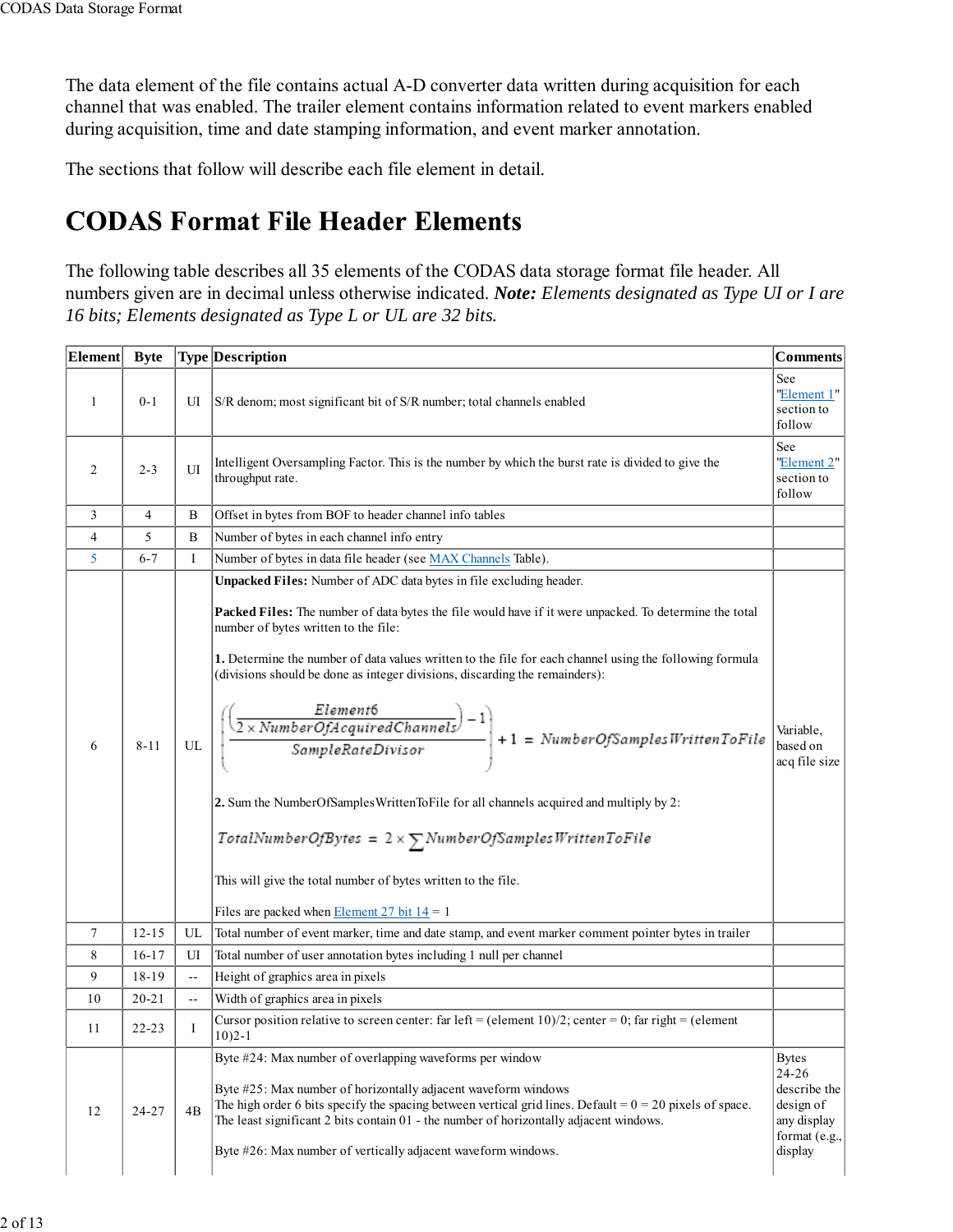|    |           |    | Byte #27: Reserved                                                                                                                                                                                                                                                                               |                  |                                                                                                               | format $1 =$<br>1,1,1;<br>display<br>format $2 =$<br>2,1,1;<br>display<br>format $5 =$<br>$1,1,4$ ). |
|----|-----------|----|--------------------------------------------------------------------------------------------------------------------------------------------------------------------------------------------------------------------------------------------------------------------------------------------------|------------------|---------------------------------------------------------------------------------------------------------------|------------------------------------------------------------------------------------------------------|
| 13 | 28-35     | D  | Time between channel samples: 1/(sample rate throughput / total number of acquired channels)                                                                                                                                                                                                     |                  |                                                                                                               |                                                                                                      |
| 14 | 36-39     | L  | Time file was opened by acquisition: total number of seconds since Jan. 1, 1970                                                                                                                                                                                                                  |                  |                                                                                                               |                                                                                                      |
| 15 | $40 - 43$ | L  | Time file trailer was written by acquisition: total number of seconds since Jan. 1, 1970                                                                                                                                                                                                         |                  |                                                                                                               |                                                                                                      |
| 16 | 44-47     | L  | Waveform compression factor                                                                                                                                                                                                                                                                      |                  |                                                                                                               | Relative to<br>start of data<br>section                                                              |
| 17 | $48 - 51$ | L  | Position of cursor in waveform file                                                                                                                                                                                                                                                              |                  |                                                                                                               | Position at<br>$BOF = 0$ ,<br>position at<br>1 pixel<br>toward EOF<br>$= 1$ , etc.                   |
| 18 | 52-55     | L  | Position of time marker in waveform file                                                                                                                                                                                                                                                         |                  |                                                                                                               | Position at<br>$BOF = 0$ ,<br>position at<br>1 pixel<br>toward EOF<br>$= 1$ , etc.                   |
| 19 | 56-59     | L  | Bytes #56 & 57: Number of pretrigger data points<br>Bytes #58 & 59: Number of posttrigger data points                                                                                                                                                                                            |                  |                                                                                                               |                                                                                                      |
| 20 | 60-61     | I  | Position of left limit cursor from screen-center in pixels                                                                                                                                                                                                                                       |                  |                                                                                                               | $Default =$<br>-[(element<br>$10)/2$ ]                                                               |
| 21 | $62 - 63$ | Ι. | Position of right limit cursor from screen-center in pixels                                                                                                                                                                                                                                      |                  |                                                                                                               | $Default =$<br>$[$ (element<br>$10)/2$ ]-1                                                           |
| 22 | 64        | B  | Playback state memory: bit $0 =$ Cursor on/off; bit $1 =$ waveform values on/off; bit $2 =$ TBF function<br>on/off; bit 3 = time marker on/off; bit 4 = %EOF on/off: bit 5 = base line mode on/off; bit 6 = scroll<br>lock on/off; bit $7$ = event markers on/off. Set bit means function is on. |                  |                                                                                                               |                                                                                                      |
|    |           |    | enabled; bits 7 & 6 are reserved and must be zero                                                                                                                                                                                                                                                |                  | Grid, annotation, compression mode: bit $0 = 1$ if grid pattern is enabled; bit $1 = 1$ if user annotation is |                                                                                                      |
|    |           |    | 5                                                                                                                                                                                                                                                                                                | 4                | Compression mode                                                                                              |                                                                                                      |
|    |           |    | $\mathbf{0}$                                                                                                                                                                                                                                                                                     |                  |                                                                                                               |                                                                                                      |
|    |           |    |                                                                                                                                                                                                                                                                                                  | $\mathbf{0}$     | Mid                                                                                                           |                                                                                                      |
|    |           |    | $\boldsymbol{0}$                                                                                                                                                                                                                                                                                 | 1                | Min                                                                                                           |                                                                                                      |
|    |           |    | $\mathbf{1}$                                                                                                                                                                                                                                                                                     | $\boldsymbol{0}$ | Max                                                                                                           |                                                                                                      |
| 23 | 65        | B  | $\mathbf{1}$                                                                                                                                                                                                                                                                                     | $\mathbf{1}$     | MxMn                                                                                                          |                                                                                                      |
|    |           |    |                                                                                                                                                                                                                                                                                                  |                  |                                                                                                               |                                                                                                      |
|    |           |    | 3                                                                                                                                                                                                                                                                                                | 2                | Annotation state                                                                                              |                                                                                                      |
|    |           |    | $\mathbf{0}$                                                                                                                                                                                                                                                                                     | $\boldsymbol{0}$ | Limits annotation off                                                                                         |                                                                                                      |
|    |           |    | $\mathbf{0}$                                                                                                                                                                                                                                                                                     | $\mathbf{1}$     | Normal limits annotation                                                                                      |                                                                                                      |
|    |           |    | -1                                                                                                                                                                                                                                                                                               | $\boldsymbol{0}$ | Assignments annotation                                                                                        |                                                                                                      |
| 24 | 66        | B  | Channel number enabled for adjustments $0 =$ channel 1; $-1 =$ none                                                                                                                                                                                                                              |                  |                                                                                                               |                                                                                                      |
|    |           |    | Scroll, "T" key, "P" key, and "W" key states: bit $6 = 1$ if last scroll direction was reverse; bit $7 = 1$ if<br>(W)indow-oriented scroll mode is enabled.                                                                                                                                      |                  |                                                                                                               |                                                                                                      |
| 25 | 67        | B  | 5                                                                                                                                                                                                                                                                                                | 4                | File display state                                                                                            |                                                                                                      |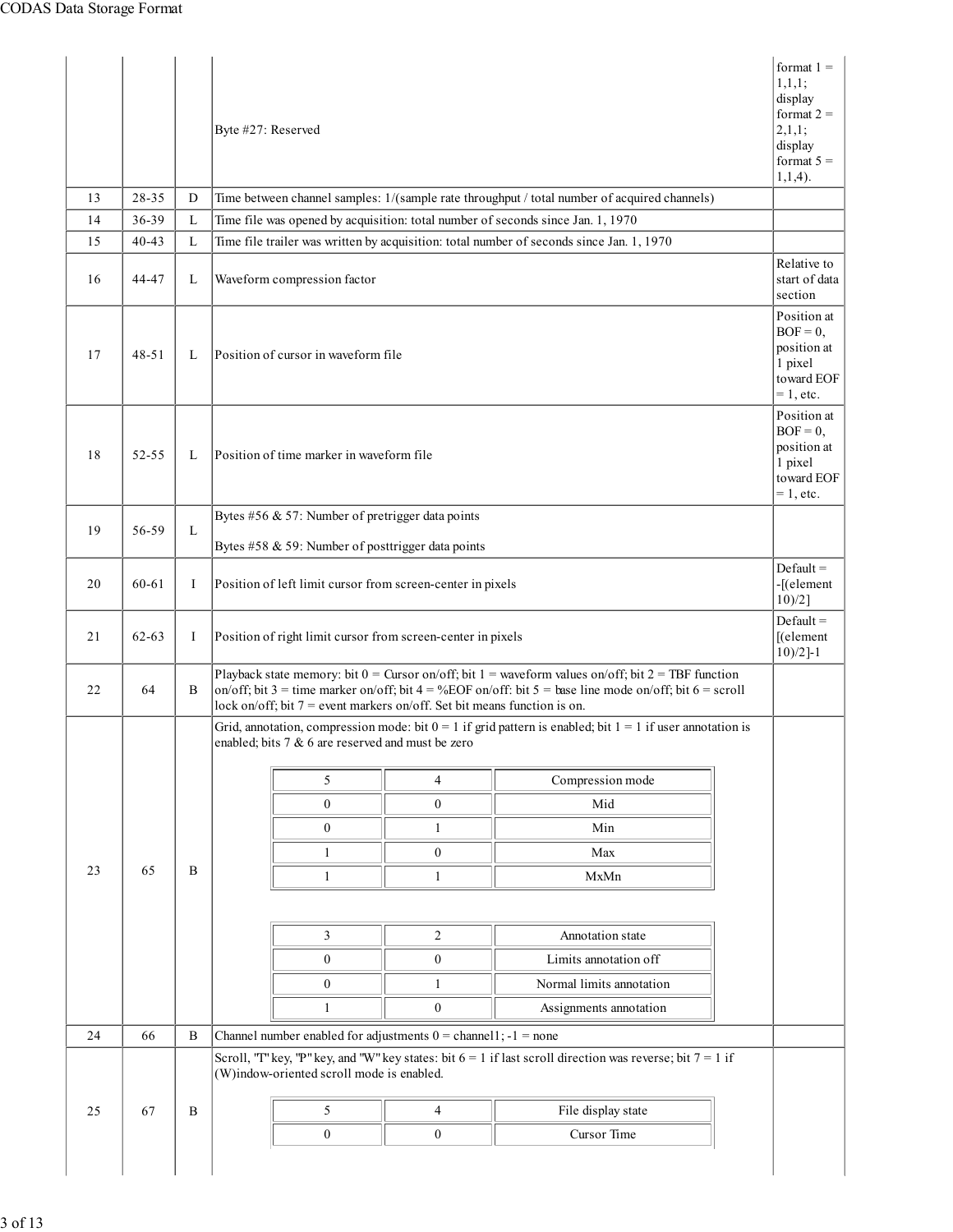|    |         |    |                          | $\overline{0}$                         |                  | $\mathbf{1}$                     |                  | Date/time @ BOF                                                                                                                                                                                                                                                                                                                                                                                                                                                   |  |  |  |  |
|----|---------|----|--------------------------|----------------------------------------|------------------|----------------------------------|------------------|-------------------------------------------------------------------------------------------------------------------------------------------------------------------------------------------------------------------------------------------------------------------------------------------------------------------------------------------------------------------------------------------------------------------------------------------------------------------|--|--|--|--|
|    |         |    |                          | 1                                      |                  | $\boldsymbol{0}$                 |                  | Date/time @ EOF                                                                                                                                                                                                                                                                                                                                                                                                                                                   |  |  |  |  |
|    |         |    |                          | $\mathbf{1}$                           |                  | $\mathbf{1}$                     |                  | Time per division                                                                                                                                                                                                                                                                                                                                                                                                                                                 |  |  |  |  |
|    |         |    | For AT-CODAS             |                                        |                  |                                  |                  |                                                                                                                                                                                                                                                                                                                                                                                                                                                                   |  |  |  |  |
|    |         |    |                          | 3                                      | $\sqrt{2}$       | 1                                | $\boldsymbol{0}$ | (P)alette state                                                                                                                                                                                                                                                                                                                                                                                                                                                   |  |  |  |  |
|    |         |    |                          | $\mathbf{0}$                           | $\mathbf{0}$     | $\boldsymbol{0}$                 | $\boldsymbol{0}$ | Normal                                                                                                                                                                                                                                                                                                                                                                                                                                                            |  |  |  |  |
|    |         |    |                          | $\bf{0}$                               | $\mathbf{0}$     | $\boldsymbol{0}$                 | $\mathbf{1}$     | Inverse                                                                                                                                                                                                                                                                                                                                                                                                                                                           |  |  |  |  |
|    |         |    |                          | $\mathbf{0}$                           | $\boldsymbol{0}$ | $\mathbf{1}$                     | $\mathbf{0}$     | Black on white                                                                                                                                                                                                                                                                                                                                                                                                                                                    |  |  |  |  |
|    |         |    |                          | $\mathbf{0}$                           | $\mathbf{0}$     | 1                                | $\mathbf{1}$     | White on black                                                                                                                                                                                                                                                                                                                                                                                                                                                    |  |  |  |  |
|    |         |    |                          | $\mathbf{0}$                           | 1                | $\boldsymbol{0}$                 | $\boldsymbol{0}$ | X-Y color mode 1                                                                                                                                                                                                                                                                                                                                                                                                                                                  |  |  |  |  |
|    |         |    |                          | $\mathbf{0}$                           | $\mathbf{1}$     | $\boldsymbol{0}$                 | $\mathbf{1}$     | X-Y color mode 2                                                                                                                                                                                                                                                                                                                                                                                                                                                  |  |  |  |  |
|    |         |    |                          |                                        |                  |                                  |                  |                                                                                                                                                                                                                                                                                                                                                                                                                                                                   |  |  |  |  |
|    |         |    | For WinDaq(/EX)          |                                        |                  |                                  |                  |                                                                                                                                                                                                                                                                                                                                                                                                                                                                   |  |  |  |  |
|    |         |    |                          | 3                                      | $\sqrt{2}$       | 1                                | $\boldsymbol{0}$ | (P)alette state                                                                                                                                                                                                                                                                                                                                                                                                                                                   |  |  |  |  |
|    |         |    |                          | $\mathbf X$                            | $\mathbf X$      | $\mathbf X$                      | $\boldsymbol{0}$ | Normal color                                                                                                                                                                                                                                                                                                                                                                                                                                                      |  |  |  |  |
|    |         |    |                          | X                                      | $\mathbf X$      | X                                | $\mathbf{1}$     | Inverse color                                                                                                                                                                                                                                                                                                                                                                                                                                                     |  |  |  |  |
|    |         |    |                          |                                        |                  |                                  |                  |                                                                                                                                                                                                                                                                                                                                                                                                                                                                   |  |  |  |  |
|    |         |    | enabled.                 |                                        |                  |                                  |                  | bit 7=1 if Options Units/Division is checked, for AT-CODAS 7=1 if Window-oriented scroll mode is                                                                                                                                                                                                                                                                                                                                                                  |  |  |  |  |
|    |         |    |                          |                                        |                  |                                  |                  | Array of 32 elements describing the channels assigned to each waveform window. Initialized to 0, 1, 2, ,                                                                                                                                                                                                                                                                                                                                                          |  |  |  |  |
|    |         |    |                          |                                        |                  |                                  |                  |                                                                                                                                                                                                                                                                                                                                                                                                                                                                   |  |  |  |  |
| 26 | 68-99   |    | $1, 2$ = channel 3, etc. |                                        |                  |                                  |                  | $B[32]$ 31. If variable waveform assignment " $1 = 3$ " is specified, array changes to 2, 1, 2, 3, 4, , 31. 0 = channel<br>Bit $15 = 0$ display FFT in db; Bit $15 = 1$ display FFT in magnitude; Bit $14 = 1$ if file is packed (packed<br>files are WinDaq/Pro+ files with at least one channel that has a sample rate divisor other than 1). Bits 12<br>and 13 define F4 key selection. Bits 10 and 11 define F3 key selection. Bit $9 = 1$ if lowest physical |  |  |  |  |
|    |         |    |                          | specifies HiRes file with 16-bit data. |                  |                                  |                  | channel number is 0 instead of 1. Bit $8 = 1$ if Oscilloscope Mode's "Free Run" box is checked. For the<br>Standard version, Bits 7 - 4 are reserved and must be 0. For the Multiplexer versions, Bits 7 - 4 contain<br>the most significant 4 bits of the trigger channel number. Bits 2 and 3 define thermocouple type. Bit $1=1$                                                                                                                               |  |  |  |  |
|    |         |    |                          |                                        |                  |                                  |                  |                                                                                                                                                                                                                                                                                                                                                                                                                                                                   |  |  |  |  |
|    |         |    |                          | 13                                     |                  | 12                               |                  | F4 key                                                                                                                                                                                                                                                                                                                                                                                                                                                            |  |  |  |  |
|    |         |    |                          | $\boldsymbol{0}$                       |                  | $\boldsymbol{0}$                 |                  | Sec (TM)                                                                                                                                                                                                                                                                                                                                                                                                                                                          |  |  |  |  |
|    |         |    |                          | $\boldsymbol{0}$                       |                  | $\mathbf{1}$                     |                  | Smp (TM)                                                                                                                                                                                                                                                                                                                                                                                                                                                          |  |  |  |  |
|    |         |    |                          | $\mathbf{1}$<br>$\mathbf{1}$           |                  | $\boldsymbol{0}$<br>$\mathbf{1}$ |                  | $Hz$ (TM)                                                                                                                                                                                                                                                                                                                                                                                                                                                         |  |  |  |  |
|    |         |    |                          |                                        |                  |                                  |                  | $C/M$ (TM)                                                                                                                                                                                                                                                                                                                                                                                                                                                        |  |  |  |  |
| 27 | 100-101 | UI |                          |                                        |                  |                                  |                  |                                                                                                                                                                                                                                                                                                                                                                                                                                                                   |  |  |  |  |
|    |         |    |                          | 11                                     |                  | 10                               |                  | F3 key                                                                                                                                                                                                                                                                                                                                                                                                                                                            |  |  |  |  |
|    |         |    |                          | $\boldsymbol{0}$                       |                  | $\boldsymbol{0}$                 |                  | Sec (TBF)                                                                                                                                                                                                                                                                                                                                                                                                                                                         |  |  |  |  |
|    |         |    |                          | $\boldsymbol{0}$                       |                  | $\mathbf{1}$                     |                  | $\mathbf{Data}$ - $\mathbf{TM}$                                                                                                                                                                                                                                                                                                                                                                                                                                   |  |  |  |  |
|    |         |    |                          | $\mathbf{1}$                           |                  | $\boldsymbol{0}$                 |                  | % Change                                                                                                                                                                                                                                                                                                                                                                                                                                                          |  |  |  |  |
|    |         |    |                          | $\mathbf{1}$                           |                  | $\mathbf{1}$                     |                  | Slope TM                                                                                                                                                                                                                                                                                                                                                                                                                                                          |  |  |  |  |
|    |         |    |                          | $\mathfrak{Z}$                         |                  | $\sqrt{2}$                       |                  | Thermocouple type                                                                                                                                                                                                                                                                                                                                                                                                                                                 |  |  |  |  |
|    |         |    |                          | $\boldsymbol{0}$                       |                  | $\boldsymbol{0}$                 |                  | K                                                                                                                                                                                                                                                                                                                                                                                                                                                                 |  |  |  |  |
|    |         |    |                          | $\boldsymbol{0}$                       |                  | $\mathbf{1}$                     |                  | J                                                                                                                                                                                                                                                                                                                                                                                                                                                                 |  |  |  |  |
|    |         |    |                          | $\mathbf{1}$                           |                  | $\boldsymbol{0}$                 |                  | $\rm T$                                                                                                                                                                                                                                                                                                                                                                                                                                                           |  |  |  |  |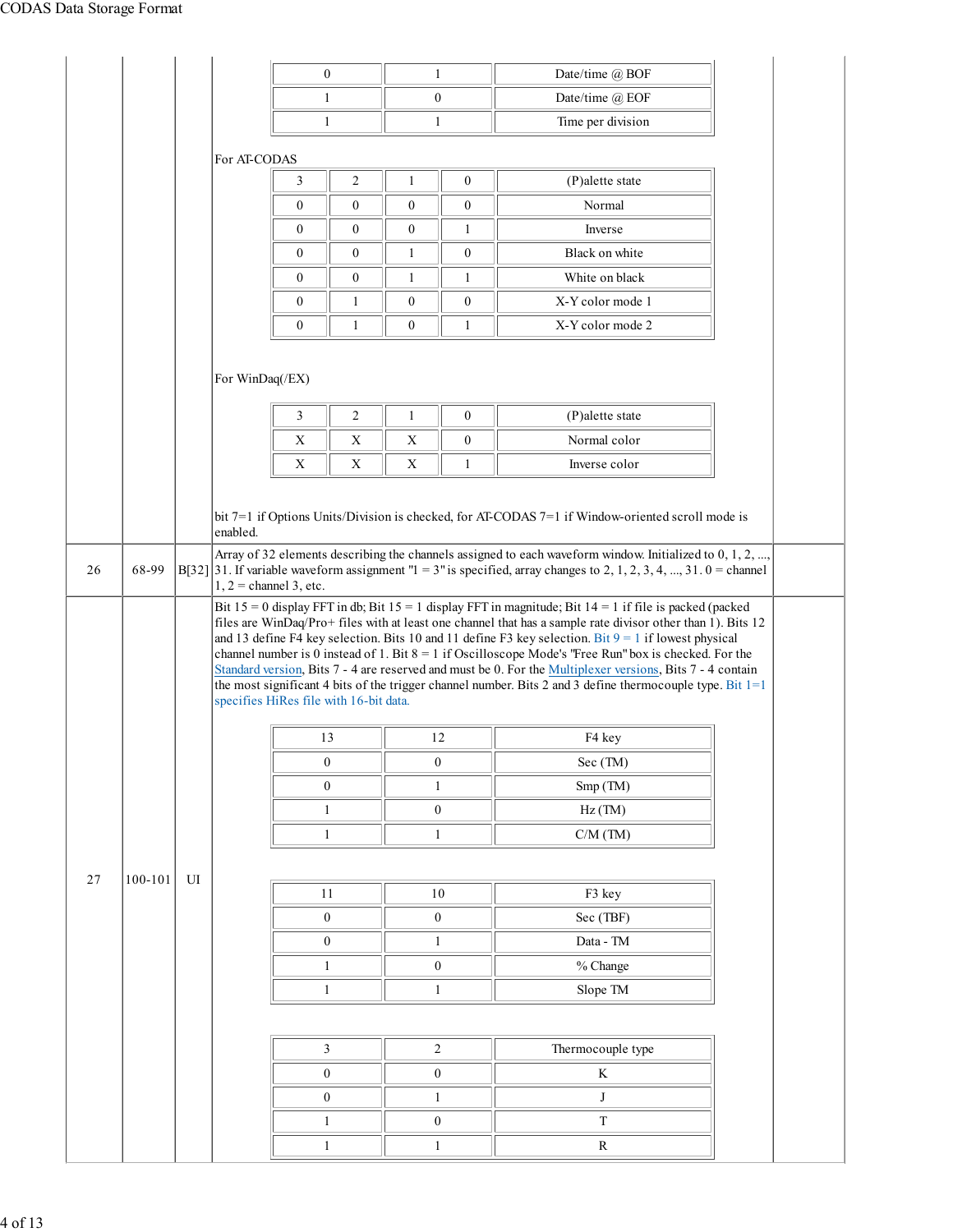| 102 | UI  |   |                                                |                                                                                                                                                                  |                                                                                                                                                                                                                                                                                                                                                                                                                                                                                                                                                                                                                                                                                                               |                                                                                                                                                                                                                                                                                                                                                                                                                                                                                                                                                                                                                                                                                                                                                                                                                                                                                                                                                                                                                                                                                                                                                                                                                  |  |  |  |
|-----|-----|---|------------------------------------------------|------------------------------------------------------------------------------------------------------------------------------------------------------------------|---------------------------------------------------------------------------------------------------------------------------------------------------------------------------------------------------------------------------------------------------------------------------------------------------------------------------------------------------------------------------------------------------------------------------------------------------------------------------------------------------------------------------------------------------------------------------------------------------------------------------------------------------------------------------------------------------------------|------------------------------------------------------------------------------------------------------------------------------------------------------------------------------------------------------------------------------------------------------------------------------------------------------------------------------------------------------------------------------------------------------------------------------------------------------------------------------------------------------------------------------------------------------------------------------------------------------------------------------------------------------------------------------------------------------------------------------------------------------------------------------------------------------------------------------------------------------------------------------------------------------------------------------------------------------------------------------------------------------------------------------------------------------------------------------------------------------------------------------------------------------------------------------------------------------------------|--|--|--|
|     |     |   |                                                |                                                                                                                                                                  |                                                                                                                                                                                                                                                                                                                                                                                                                                                                                                                                                                                                                                                                                                               |                                                                                                                                                                                                                                                                                                                                                                                                                                                                                                                                                                                                                                                                                                                                                                                                                                                                                                                                                                                                                                                                                                                                                                                                                  |  |  |  |
|     |     |   |                                                |                                                                                                                                                                  | FFT type                                                                                                                                                                                                                                                                                                                                                                                                                                                                                                                                                                                                                                                                                                      |                                                                                                                                                                                                                                                                                                                                                                                                                                                                                                                                                                                                                                                                                                                                                                                                                                                                                                                                                                                                                                                                                                                                                                                                                  |  |  |  |
|     |     |   |                                                |                                                                                                                                                                  | Windowed power of 2                                                                                                                                                                                                                                                                                                                                                                                                                                                                                                                                                                                                                                                                                           |                                                                                                                                                                                                                                                                                                                                                                                                                                                                                                                                                                                                                                                                                                                                                                                                                                                                                                                                                                                                                                                                                                                                                                                                                  |  |  |  |
|     |     |   |                                                |                                                                                                                                                                  | Unwindowed                                                                                                                                                                                                                                                                                                                                                                                                                                                                                                                                                                                                                                                                                                    |                                                                                                                                                                                                                                                                                                                                                                                                                                                                                                                                                                                                                                                                                                                                                                                                                                                                                                                                                                                                                                                                                                                                                                                                                  |  |  |  |
|     |     |   |                                                |                                                                                                                                                                  |                                                                                                                                                                                                                                                                                                                                                                                                                                                                                                                                                                                                                                                                                                               |                                                                                                                                                                                                                                                                                                                                                                                                                                                                                                                                                                                                                                                                                                                                                                                                                                                                                                                                                                                                                                                                                                                                                                                                                  |  |  |  |
|     |     |   |                                                |                                                                                                                                                                  |                                                                                                                                                                                                                                                                                                                                                                                                                                                                                                                                                                                                                                                                                                               |                                                                                                                                                                                                                                                                                                                                                                                                                                                                                                                                                                                                                                                                                                                                                                                                                                                                                                                                                                                                                                                                                                                                                                                                                  |  |  |  |
| 104 | B   |   |                                                |                                                                                                                                                                  |                                                                                                                                                                                                                                                                                                                                                                                                                                                                                                                                                                                                                                                                                                               |                                                                                                                                                                                                                                                                                                                                                                                                                                                                                                                                                                                                                                                                                                                                                                                                                                                                                                                                                                                                                                                                                                                                                                                                                  |  |  |  |
|     |     |   |                                                |                                                                                                                                                                  |                                                                                                                                                                                                                                                                                                                                                                                                                                                                                                                                                                                                                                                                                                               |                                                                                                                                                                                                                                                                                                                                                                                                                                                                                                                                                                                                                                                                                                                                                                                                                                                                                                                                                                                                                                                                                                                                                                                                                  |  |  |  |
|     |     |   |                                                |                                                                                                                                                                  |                                                                                                                                                                                                                                                                                                                                                                                                                                                                                                                                                                                                                                                                                                               |                                                                                                                                                                                                                                                                                                                                                                                                                                                                                                                                                                                                                                                                                                                                                                                                                                                                                                                                                                                                                                                                                                                                                                                                                  |  |  |  |
|     |     |   |                                                |                                                                                                                                                                  |                                                                                                                                                                                                                                                                                                                                                                                                                                                                                                                                                                                                                                                                                                               |                                                                                                                                                                                                                                                                                                                                                                                                                                                                                                                                                                                                                                                                                                                                                                                                                                                                                                                                                                                                                                                                                                                                                                                                                  |  |  |  |
|     |     |   |                                                |                                                                                                                                                                  |                                                                                                                                                                                                                                                                                                                                                                                                                                                                                                                                                                                                                                                                                                               |                                                                                                                                                                                                                                                                                                                                                                                                                                                                                                                                                                                                                                                                                                                                                                                                                                                                                                                                                                                                                                                                                                                                                                                                                  |  |  |  |
|     |     |   |                                                |                                                                                                                                                                  |                                                                                                                                                                                                                                                                                                                                                                                                                                                                                                                                                                                                                                                                                                               |                                                                                                                                                                                                                                                                                                                                                                                                                                                                                                                                                                                                                                                                                                                                                                                                                                                                                                                                                                                                                                                                                                                                                                                                                  |  |  |  |
|     |     |   | 1                                              |                                                                                                                                                                  |                                                                                                                                                                                                                                                                                                                                                                                                                                                                                                                                                                                                                                                                                                               |                                                                                                                                                                                                                                                                                                                                                                                                                                                                                                                                                                                                                                                                                                                                                                                                                                                                                                                                                                                                                                                                                                                                                                                                                  |  |  |  |
| 105 | B   |   |                                                |                                                                                                                                                                  |                                                                                                                                                                                                                                                                                                                                                                                                                                                                                                                                                                                                                                                                                                               |                                                                                                                                                                                                                                                                                                                                                                                                                                                                                                                                                                                                                                                                                                                                                                                                                                                                                                                                                                                                                                                                                                                                                                                                                  |  |  |  |
|     |     |   |                                                |                                                                                                                                                                  |                                                                                                                                                                                                                                                                                                                                                                                                                                                                                                                                                                                                                                                                                                               |                                                                                                                                                                                                                                                                                                                                                                                                                                                                                                                                                                                                                                                                                                                                                                                                                                                                                                                                                                                                                                                                                                                                                                                                                  |  |  |  |
|     |     |   |                                                |                                                                                                                                                                  |                                                                                                                                                                                                                                                                                                                                                                                                                                                                                                                                                                                                                                                                                                               |                                                                                                                                                                                                                                                                                                                                                                                                                                                                                                                                                                                                                                                                                                                                                                                                                                                                                                                                                                                                                                                                                                                                                                                                                  |  |  |  |
|     |     |   |                                                |                                                                                                                                                                  |                                                                                                                                                                                                                                                                                                                                                                                                                                                                                                                                                                                                                                                                                                               |                                                                                                                                                                                                                                                                                                                                                                                                                                                                                                                                                                                                                                                                                                                                                                                                                                                                                                                                                                                                                                                                                                                                                                                                                  |  |  |  |
|     |     |   |                                                |                                                                                                                                                                  |                                                                                                                                                                                                                                                                                                                                                                                                                                                                                                                                                                                                                                                                                                               |                                                                                                                                                                                                                                                                                                                                                                                                                                                                                                                                                                                                                                                                                                                                                                                                                                                                                                                                                                                                                                                                                                                                                                                                                  |  |  |  |
|     |     |   |                                                |                                                                                                                                                                  |                                                                                                                                                                                                                                                                                                                                                                                                                                                                                                                                                                                                                                                                                                               |                                                                                                                                                                                                                                                                                                                                                                                                                                                                                                                                                                                                                                                                                                                                                                                                                                                                                                                                                                                                                                                                                                                                                                                                                  |  |  |  |
|     |     |   |                                                |                                                                                                                                                                  |                                                                                                                                                                                                                                                                                                                                                                                                                                                                                                                                                                                                                                                                                                               |                                                                                                                                                                                                                                                                                                                                                                                                                                                                                                                                                                                                                                                                                                                                                                                                                                                                                                                                                                                                                                                                                                                                                                                                                  |  |  |  |
| 106 | I   |   |                                                |                                                                                                                                                                  |                                                                                                                                                                                                                                                                                                                                                                                                                                                                                                                                                                                                                                                                                                               |                                                                                                                                                                                                                                                                                                                                                                                                                                                                                                                                                                                                                                                                                                                                                                                                                                                                                                                                                                                                                                                                                                                                                                                                                  |  |  |  |
|     |     |   |                                                |                                                                                                                                                                  |                                                                                                                                                                                                                                                                                                                                                                                                                                                                                                                                                                                                                                                                                                               |                                                                                                                                                                                                                                                                                                                                                                                                                                                                                                                                                                                                                                                                                                                                                                                                                                                                                                                                                                                                                                                                                                                                                                                                                  |  |  |  |
|     |     |   |                                                |                                                                                                                                                                  |                                                                                                                                                                                                                                                                                                                                                                                                                                                                                                                                                                                                                                                                                                               |                                                                                                                                                                                                                                                                                                                                                                                                                                                                                                                                                                                                                                                                                                                                                                                                                                                                                                                                                                                                                                                                                                                                                                                                                  |  |  |  |
|     |     |   |                                                |                                                                                                                                                                  |                                                                                                                                                                                                                                                                                                                                                                                                                                                                                                                                                                                                                                                                                                               |                                                                                                                                                                                                                                                                                                                                                                                                                                                                                                                                                                                                                                                                                                                                                                                                                                                                                                                                                                                                                                                                                                                                                                                                                  |  |  |  |
| 108 | B   |   |                                                |                                                                                                                                                                  |                                                                                                                                                                                                                                                                                                                                                                                                                                                                                                                                                                                                                                                                                                               |                                                                                                                                                                                                                                                                                                                                                                                                                                                                                                                                                                                                                                                                                                                                                                                                                                                                                                                                                                                                                                                                                                                                                                                                                  |  |  |  |
|     |     |   |                                                |                                                                                                                                                                  |                                                                                                                                                                                                                                                                                                                                                                                                                                                                                                                                                                                                                                                                                                               |                                                                                                                                                                                                                                                                                                                                                                                                                                                                                                                                                                                                                                                                                                                                                                                                                                                                                                                                                                                                                                                                                                                                                                                                                  |  |  |  |
|     |     |   |                                                |                                                                                                                                                                  |                                                                                                                                                                                                                                                                                                                                                                                                                                                                                                                                                                                                                                                                                                               |                                                                                                                                                                                                                                                                                                                                                                                                                                                                                                                                                                                                                                                                                                                                                                                                                                                                                                                                                                                                                                                                                                                                                                                                                  |  |  |  |
|     |     |   |                                                |                                                                                                                                                                  |                                                                                                                                                                                                                                                                                                                                                                                                                                                                                                                                                                                                                                                                                                               |                                                                                                                                                                                                                                                                                                                                                                                                                                                                                                                                                                                                                                                                                                                                                                                                                                                                                                                                                                                                                                                                                                                                                                                                                  |  |  |  |
|     |     |   |                                                |                                                                                                                                                                  |                                                                                                                                                                                                                                                                                                                                                                                                                                                                                                                                                                                                                                                                                                               |                                                                                                                                                                                                                                                                                                                                                                                                                                                                                                                                                                                                                                                                                                                                                                                                                                                                                                                                                                                                                                                                                                                                                                                                                  |  |  |  |
|     |     |   |                                                |                                                                                                                                                                  |                                                                                                                                                                                                                                                                                                                                                                                                                                                                                                                                                                                                                                                                                                               |                                                                                                                                                                                                                                                                                                                                                                                                                                                                                                                                                                                                                                                                                                                                                                                                                                                                                                                                                                                                                                                                                                                                                                                                                  |  |  |  |
|     |     |   |                                                |                                                                                                                                                                  |                                                                                                                                                                                                                                                                                                                                                                                                                                                                                                                                                                                                                                                                                                               |                                                                                                                                                                                                                                                                                                                                                                                                                                                                                                                                                                                                                                                                                                                                                                                                                                                                                                                                                                                                                                                                                                                                                                                                                  |  |  |  |
|     |     |   |                                                |                                                                                                                                                                  |                                                                                                                                                                                                                                                                                                                                                                                                                                                                                                                                                                                                                                                                                                               |                                                                                                                                                                                                                                                                                                                                                                                                                                                                                                                                                                                                                                                                                                                                                                                                                                                                                                                                                                                                                                                                                                                                                                                                                  |  |  |  |
|     |     |   |                                                |                                                                                                                                                                  |                                                                                                                                                                                                                                                                                                                                                                                                                                                                                                                                                                                                                                                                                                               |                                                                                                                                                                                                                                                                                                                                                                                                                                                                                                                                                                                                                                                                                                                                                                                                                                                                                                                                                                                                                                                                                                                                                                                                                  |  |  |  |
|     |     |   |                                                |                                                                                                                                                                  |                                                                                                                                                                                                                                                                                                                                                                                                                                                                                                                                                                                                                                                                                                               |                                                                                                                                                                                                                                                                                                                                                                                                                                                                                                                                                                                                                                                                                                                                                                                                                                                                                                                                                                                                                                                                                                                                                                                                                  |  |  |  |
|     |     |   |                                                |                                                                                                                                                                  |                                                                                                                                                                                                                                                                                                                                                                                                                                                                                                                                                                                                                                                                                                               |                                                                                                                                                                                                                                                                                                                                                                                                                                                                                                                                                                                                                                                                                                                                                                                                                                                                                                                                                                                                                                                                                                                                                                                                                  |  |  |  |
|     |     |   |                                                |                                                                                                                                                                  |                                                                                                                                                                                                                                                                                                                                                                                                                                                                                                                                                                                                                                                                                                               |                                                                                                                                                                                                                                                                                                                                                                                                                                                                                                                                                                                                                                                                                                                                                                                                                                                                                                                                                                                                                                                                                                                                                                                                                  |  |  |  |
|     |     |   | Bit $7 = 1/0$ storage triggered on $-/-$ slope |                                                                                                                                                                  |                                                                                                                                                                                                                                                                                                                                                                                                                                                                                                                                                                                                                                                                                                               |                                                                                                                                                                                                                                                                                                                                                                                                                                                                                                                                                                                                                                                                                                                                                                                                                                                                                                                                                                                                                                                                                                                                                                                                                  |  |  |  |
|     | 109 | B |                                                | 15<br>$\boldsymbol{0}$<br>$\boldsymbol{0}$<br>1<br>1<br>average factor<br>6<br>$\boldsymbol{0}$<br>0<br>1<br>$\tau$<br>$\boldsymbol{0}$<br>$\boldsymbol{0}$<br>1 | 14<br>$\boldsymbol{0}$<br>$\mathbf{1}$<br>$\boldsymbol{0}$<br>$\mathbf{1}$<br>13<br>$\boldsymbol{0}$<br>1<br>5<br>$\boldsymbol{0}$<br>$\mathbf{1}$<br>$\boldsymbol{0}$<br>$\mathbf{1}$<br>$\boldsymbol{7}$<br>$\boldsymbol{0}$<br>1<br>Bits 0 thru 3 define the trigger channel source<br>MS 14 bits describe the Triggered sweep level<br>Bits $7 & 6$ describe the active XY cursor.<br>6<br>$\boldsymbol{0}$<br>$\mathbf{1}$<br>$\boldsymbol{0}$<br>For AT-CODAS Legacy Versions<br>For DI-400/500/720/730/740/760<br>Bits 7 - 4 describe remote event and storage states:<br>Bit $4 = 1$ if remote events enabled<br>Bit $5 = 1$ if remote storage enabled<br>Bit $6 = 1/0$ events triggered on -/+ slope | Bits 14 and 15 define FFT window. Bit 13 defines FFT type.<br>Window type<br>Bartlett<br>Hanning<br>Hamming<br>Blackman<br>Bits 0 thru 12 are the lowest frequency index on the display<br>Bits 0 thru 3 define magnification factor applied to spectrum; Bits 4 thru 7 define the spectrum moving<br>Bits 5 and 6 define the display mode; bit 7 trig sweep slope; Bit $4 = 1/0$ , erase bar on/off<br>Display mode<br>Scroll<br>Freeze<br>Triggered sweep<br>Freeze<br>Trigger slope<br>Positive $(+)$<br>Negative $(-)$<br>Data bit 0 is set to indicate Triggered Mode or data bit 1 is set to indicate Triggered Storage Mode.<br>Active X-Y cursor<br>Data cursor<br>Left limit cursor<br>Right limit cursor<br>Bits 4 - 0 describe the number of $1/16$ th XY screen stripes enabled (0 - 16).<br>Bits 0 - 2 with value range of 0 - 7 describe pen width ( $0 = 1$ pixel; $7 = 8$ pixels).<br>Bits 0-3 specify Triggered Mode Hysteresis. The resulting 4-bit value represents a logarithmically<br>spaced trigger and rearm level above and below the specified Trigger Level by $0, 1, 2, 3, 4, 6, 9, 13, 19$ ,<br>$[28, 40, 58, 84, 122, 176, 255]$ least significant bit for a 12-bit A/D converter. |  |  |  |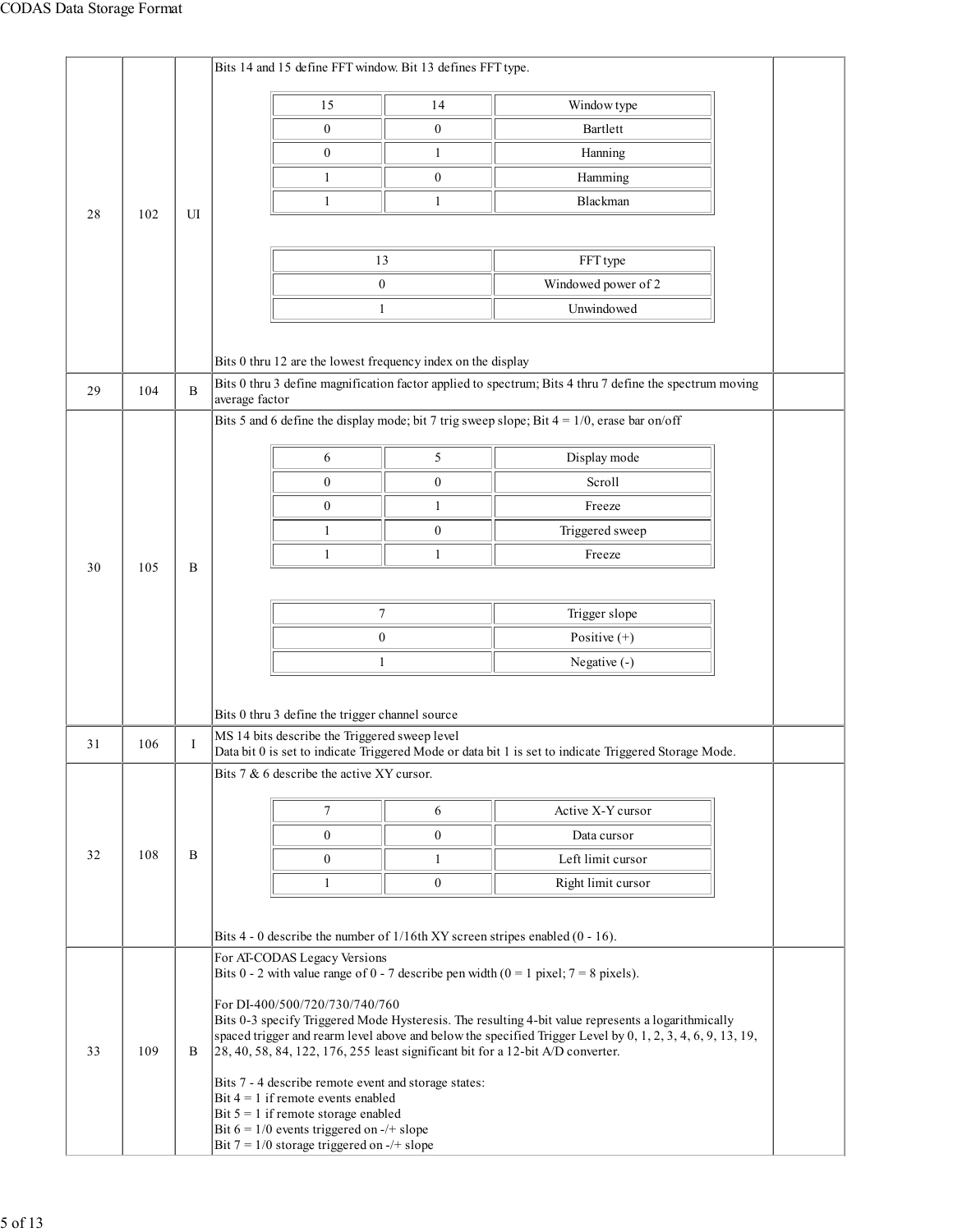| 34                                                                                               | $110$ to<br>((value<br>of<br>Header<br>Element  <br>$\underline{5}$ ) - 3) | $-$ | Channel information (36 bytes per channel - number of channels is MAX Channels) | See Channel<br>Information<br>section |  |  |  |  |  |  |
|--------------------------------------------------------------------------------------------------|----------------------------------------------------------------------------|-----|---------------------------------------------------------------------------------|---------------------------------------|--|--|--|--|--|--|
| 35                                                                                               | Value<br>of<br>Header<br>Element<br>$\frac{5}{2}$ - 2                      |     | Fixed value of 8001H                                                            |                                       |  |  |  |  |  |  |
| Type key: (B) Byte; (D) Double; (I) Integer; (L) Long; (UI) Unsigned Integer; (UL) Unsigned Long |                                                                            |     |                                                                                 |                                       |  |  |  |  |  |  |

# **HEADER ELEMENT 1**

#### **Header Element 1 for AT-CODAS Legacy versions only**

#### **Element 1 - SAMPLE RATE DENOMINATOR AND TOTAL CHANNELS ACQUIRED STORAGE FORMAT**

Header element 1 describes the total number of channels contained in the file along with the sample rate denominator and most significant bit of the sample rate numerator.

#### **Header Element**

|             | Byte            |                 |     |                 |                                               |                               |                               |                       | Byte 0                 |                 |             |                               |                     |                |                |
|-------------|-----------------|-----------------|-----|-----------------|-----------------------------------------------|-------------------------------|-------------------------------|-----------------------|------------------------|-----------------|-------------|-------------------------------|---------------------|----------------|----------------|
| <b>SN16</b> | SD <sub>9</sub> | SD <sub>8</sub> | SD7 | SD <sub>6</sub> | SD <sub>5</sub><br>the company of the company | SD <sub>4</sub><br>$\sim$ $-$ | SD <sub>3</sub><br>$\sim$ $-$ | SD <sub>2</sub><br>__ | CD <sub>1</sub><br>ועט | SD <sub>0</sub> | $\sim$<br>൧ | $\mathbf{u}$<br>. J<br>$\sim$ | $\mathbf{a}$<br>. . | $T = 4$<br>. . | T <sub>0</sub> |

| 5-bit hex value (T0-T4)<br>of word 0 | Total number of channels in file |
|--------------------------------------|----------------------------------|
| $\mathbf{0}$                         | Reserved                         |
|                                      |                                  |
| $\overline{2}$                       | $\overline{c}$                   |
| 3                                    | 3                                |
| Δ                                    | $\overline{4}$                   |
|                                      |                                  |
| 1A                                   | 26                               |
| 1B                                   | 27                               |
| 1 <sup>C</sup>                       | 28                               |
| 1 <sub>D</sub>                       | 29                               |
| 1E                                   | Reserved                         |
| 1F                                   | Reserved                         |

#### **Header Element 1 for WinDaq**

For WinDaq, Header element 1 describes the total number of channels acquired. Byte 1 is fixed. There are 2 versions of header element 1 dependent upon MAX Channels.

**Header Element 1 for MAX Channels = 29**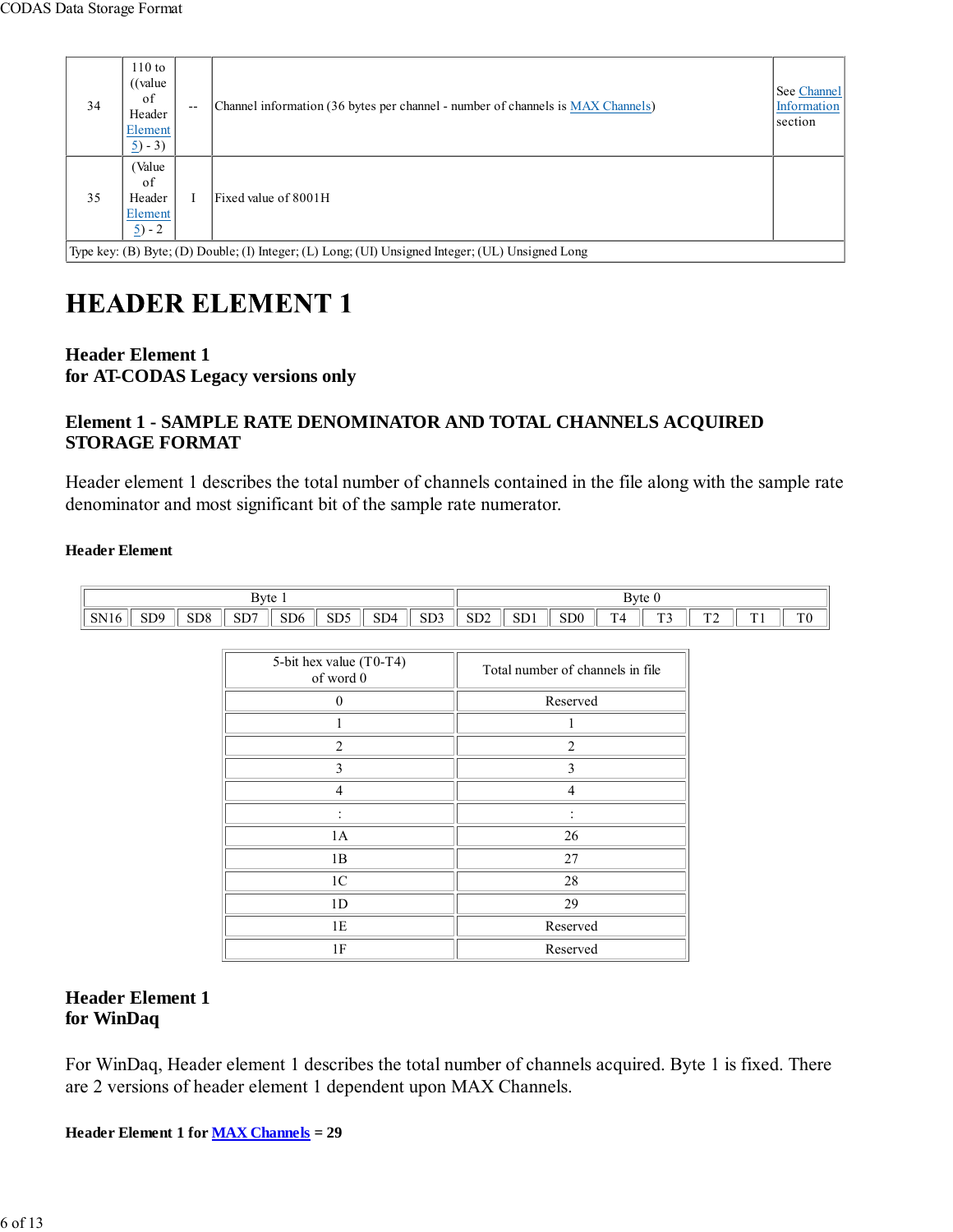| Byte 1 |  |  |  |  |  |  |  | Byte $0$ |  |  |                                 |                               |                     |              |                |
|--------|--|--|--|--|--|--|--|----------|--|--|---------------------------------|-------------------------------|---------------------|--------------|----------------|
|        |  |  |  |  |  |  |  |          |  |  | <b>CONTRACTOR</b><br>. .<br>. . | $\mathbf{m}$<br>. J<br>$\sim$ | $\mathbf{r}$<br>. . | ren i<br>. . | T <sub>0</sub> |

| 5-bit hex value (T0-T4)<br>of word 0 | Total number of channels in file |
|--------------------------------------|----------------------------------|
| 0                                    | Reserved                         |
|                                      |                                  |
| $\overline{c}$                       | $\overline{2}$                   |
| 3                                    | $\mathbf{3}$                     |
| 4                                    | $\overline{4}$                   |
|                                      |                                  |
| 1A                                   | 26                               |
| 1B                                   | 27                               |
| 1 <sup>C</sup>                       | 28                               |
| 1 <sub>D</sub>                       | 29                               |
| 1E                                   | Reserved                         |
| 1F                                   | Reserved                         |

#### **Header Element 1 for MAX Channels >= 144**

| Byte $\lceil$ |  |  |  |  |  |  | Byte $0$     |          |               |                               |                                |                                  |                     |                |
|---------------|--|--|--|--|--|--|--------------|----------|---------------|-------------------------------|--------------------------------|----------------------------------|---------------------|----------------|
|               |  |  |  |  |  |  | $T^{\prime}$ | T<br>1 V | $\sim$<br>1 J | <b>COL</b> 1<br>.<br>-<br>. . | $\mathbf{m}$<br>. . <i>. .</i> | $\mathbf{m}$ $\mathbf{a}$<br>. . | <b>100 A</b><br>. . | T <sub>0</sub> |

| 8-bit hex value (T0-T7)<br>of word 0 | Total number of channels in file |
|--------------------------------------|----------------------------------|
|                                      | Reserved                         |
|                                      |                                  |
| $\mathfrak{D}$                       | $\mathfrak{D}$                   |
| $\mathcal{L}$                        | $\mathbf{c}$                     |
|                                      |                                  |
|                                      |                                  |
| ${\rm FC}$                           | 252                              |
| <b>FD</b>                            | 253                              |
| FE                                   | 254                              |
| FF                                   | Reserved                         |

### **HEADER Element 2**

#### **Sample Rate Formation (for AT-CODAS Legacy versions only)**

Header element 2 describes the sample rate numerator and sample rate formation. The word is formatted as follows:

#### **Header Element 2**

| SN15 SN14 SN13 SN12 SN11 SN10 SN9 SN8 SN7 SN6 SN5 SN4 SN3 SN2 SN1 SN0 |  |  |  |  |  |  |  |
|-----------------------------------------------------------------------|--|--|--|--|--|--|--|

For WinDaq Versions 2.85 and later Header element 2 is defined as Number of A/D Readings per sample.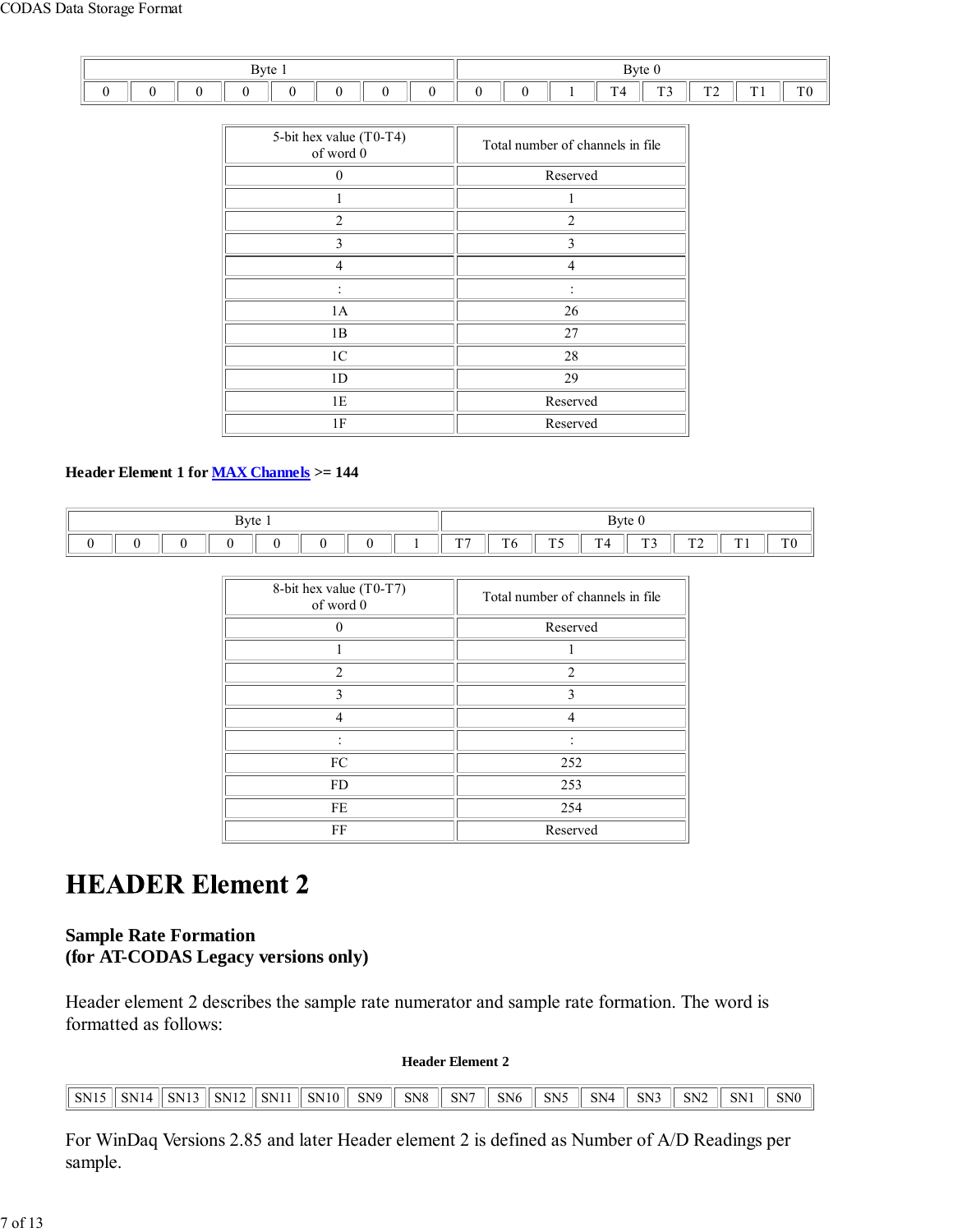#### **Determining Sample Rate (for AT-CODAS Legacy versions only)**

The sample throughput rate at which waveform data was acquired during acquisition is determined by forming a numerator and denominator from the indicated bits of header elements 1 and 2, then dividing. The following formula is used to determine sample rate:

> Sample Throughput Rate =  $SN \div SD$ Where: Sample Throughput Rate is the aggregate sample rate in samples per second. To determine the sample rate on a per channel basis, divide Sample Rate Throughput by the number of channels acquired (Header Element 1 provides that information). SN is a 17-bit integer value composed of **Element 2** and the most significant bit  $(SN16)$  of <u>Element 1</u>. SD is a 10-bit integer value as defined in Element 1 above.

Use this method to determine sample rate only on files for which WWB displays the "Convert Output Open" dialog, where the file must be opened using format "0) CODAS old header file" and which the user has not converted by using File Save or clicking "Save All." Otherwise, use the method described below (Total Number of Acquired Channels ÷ Element 13).

**Determining Sample Rate for WinDaq Files**

Total Number of Acquired Channels ÷ Element 13

The Total Number of Acquired Channels is determined in Element 1. Element 13 (as defined above) = 1/(sample throughput rate/total number of acquired channels).

# **WAVEFORM CHANNEL INFORMATION** (ELEMENT 34 OF DATA FILE HEADER)

Data file element 34 consists of as many as 256 structures (one structure for each waveform channel the number of waveform channels is equal to MAX Channels) of 36 bytes each. Note that the number of bytes contained in each structure (currently 36) is subject to change in the future. Refer to relative header element 4 which contains a byte value equal to the number of bytes contained in each channel information structure. The architecture of each channel information structure is as follows:

| <b>Item</b> | <b>Bytes</b> | <b>Type</b> | Description                                                                                                                                                                                                                                                                                                                                                                                                                                                                                                                                                                                                     |  |  |  |
|-------------|--------------|-------------|-----------------------------------------------------------------------------------------------------------------------------------------------------------------------------------------------------------------------------------------------------------------------------------------------------------------------------------------------------------------------------------------------------------------------------------------------------------------------------------------------------------------------------------------------------------------------------------------------------------------|--|--|--|
|             | 4            | F           | Scaling Slope (m) applied to the waveform to scale it within the display window. Allows waveforms<br>to be scaled within user definable upper and lower window-edge limits.<br>Item 1 should be at least 0.25 to prevent shrinking the dynamic range too small, and no greater than<br>$(32767 - (Element9-1))/(Element9-1)$ to prevent overflow of the fixed-point multiplications used<br>to scale data for plotting.<br>Negating Item 1 is equivalent to checking Scaling > Invert in WinDaq.<br>Setting Item 1 to 1.0 and Item 2 to 0.0 is equivalent to using Scaling $>$ Show Dynamic Range in<br>WinDag. |  |  |  |
|             | 4            | F           | Scaling intercept value (b) to Item 1.<br>Item 2 must be kept in the range of -0.5 to +0.5 to display the center of th A/D converter range<br>anywhere between the bottom and top of the waveform strip.<br>Setting Item 1 to 1.0 and Item 2 to 0.0 is equivalent to using Scaling $>$ Show Dynamic Range in                                                                                                                                                                                                                                                                                                    |  |  |  |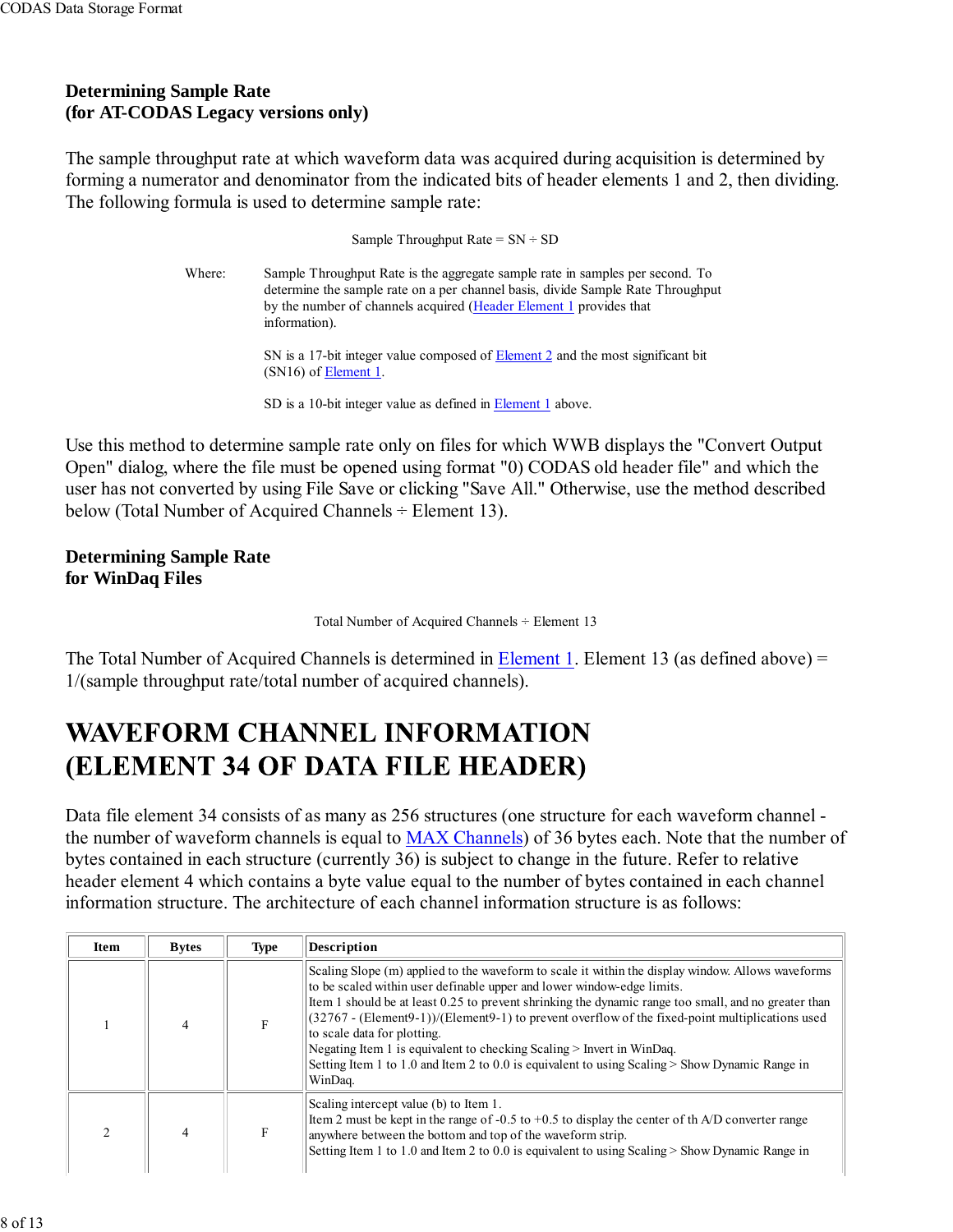|                |                |           | WinDaq.                                                                                                                                                                                                                                                                                                                                                                                                                                                                                                                                                                                                                                              |  |  |  |  |  |  |  |
|----------------|----------------|-----------|------------------------------------------------------------------------------------------------------------------------------------------------------------------------------------------------------------------------------------------------------------------------------------------------------------------------------------------------------------------------------------------------------------------------------------------------------------------------------------------------------------------------------------------------------------------------------------------------------------------------------------------------------|--|--|--|--|--|--|--|
| 3              | 8              | D         | Calibration scaling factor (m) for waveform value display                                                                                                                                                                                                                                                                                                                                                                                                                                                                                                                                                                                            |  |  |  |  |  |  |  |
| $\overline{4}$ | 8              | ${\bf D}$ | Calibration Intercept factor (b) for waveform value display                                                                                                                                                                                                                                                                                                                                                                                                                                                                                                                                                                                          |  |  |  |  |  |  |  |
| 5              | 6              | B         | Engineering units tag for calibrated waveform*                                                                                                                                                                                                                                                                                                                                                                                                                                                                                                                                                                                                       |  |  |  |  |  |  |  |
| 6              | $\mathbf{1}$   | B         | Reserved                                                                                                                                                                                                                                                                                                                                                                                                                                                                                                                                                                                                                                             |  |  |  |  |  |  |  |
| 7              | 1              | B         | <b>Unpacked files: Reserved</b><br>Packed files: Sample rate divisor for the channel<br>Files are packed when Element 27 bit $14 = 1$                                                                                                                                                                                                                                                                                                                                                                                                                                                                                                                |  |  |  |  |  |  |  |
| 8              | $\mathbf{1}$   | B         | 6 bits (Standard version) or 8 bits (Multiplexer versions) used to describe the physical channel<br>number referred to the input (check element 27, bit 9 for channel number starting point). A value of<br>0 represents a calculated channel (one that was not actually acquired but rather generated by<br>Advanced CODAS). Bit $6 = 1$ indicated a differential channel configuration. Following are some<br>example byte values and their associated physical channel numbers:<br>41H - Channel 1 differential channel pair (physical channels $1 \& 9$ )<br>01 - Single-ended channel 1                                                         |  |  |  |  |  |  |  |
|                |                |           | 44H - Channel 4 differential channel pair (physical channels 4 & 12)                                                                                                                                                                                                                                                                                                                                                                                                                                                                                                                                                                                 |  |  |  |  |  |  |  |
|                |                |           | 10H - Single-ended channel 16                                                                                                                                                                                                                                                                                                                                                                                                                                                                                                                                                                                                                        |  |  |  |  |  |  |  |
|                |                |           | 46H - Channel 6 differential channel pair (physical channels $6 \& 14$ )                                                                                                                                                                                                                                                                                                                                                                                                                                                                                                                                                                             |  |  |  |  |  |  |  |
|                |                |           |                                                                                                                                                                                                                                                                                                                                                                                                                                                                                                                                                                                                                                                      |  |  |  |  |  |  |  |
|                |                |           | 09 - Single-ended channel 9                                                                                                                                                                                                                                                                                                                                                                                                                                                                                                                                                                                                                          |  |  |  |  |  |  |  |
|                | 1              | B         | Specifies Gain, mV Full Scale, and Unipolar/Bipolar<br>Low order 4 bits specify gain where 0 - 15 represent the following values:<br>$4 = 50$<br>$7 = 1000$<br>$0=1$<br>$1 = 2$<br>$2 = 5$<br>$3=10$<br>$5 = 100$<br>$6 = 500$<br>$12=10000$   $13=100000$<br>$8 = 4$<br>$9 = 8$<br>$11 = 200$<br>$14 = 40$<br>$15 = 80$<br>$10=20$                                                                                                                                                                                                                                                                                                                  |  |  |  |  |  |  |  |
| 9              |                |           | High order 4 bits specify the full scale value in millivolts where 0 - 7 represent the following<br>values:<br>$1=10000$<br>$0 = 5000$<br>$2 = 2500$<br>$3=2048$<br>$4=1280$<br>$5 = 500000$<br>$6=1000000$<br>$7 = \%FS$                                                                                                                                                                                                                                                                                                                                                                                                                            |  |  |  |  |  |  |  |
|                |                |           | 7 causes WinDaq to display the dynamic range as $\pm 100\%$ Full Scale. Adding 8 designates the signal<br>as unipolar with 0V at the bottom of Full Scale and Baseline as half of Full Scale.                                                                                                                                                                                                                                                                                                                                                                                                                                                        |  |  |  |  |  |  |  |
|                |                |           | For AT-CODAS: DAC offset for High Performance Signal.                                                                                                                                                                                                                                                                                                                                                                                                                                                                                                                                                                                                |  |  |  |  |  |  |  |
| 10             | $\overline{2}$ | UI        | For WinDaq(/EX): The least-significant 5 bits are reserved and must be zero.<br>Bits are assigned as follows:<br>Bit 15 is set for thermocouple channels<br>Bit 14 is set to enable Scaling Digital Plot on a digital channel (Standard version) or is set for<br>differential channels (Multiplexer versions)<br>Bit 13 is set for digital input channels<br>Bit 12 is set for nonlinear, non-thermocouple channels<br>Bit 11 is set for last point to disable averaging<br>Bits 10-8 define the acquisition method:<br>$\,8\,$<br>9<br>Acquisition method<br>10<br>$\boldsymbol{0}$<br>$\boldsymbol{0}$<br>$\mathbf{0}$<br>Averaging or Last Point |  |  |  |  |  |  |  |
|                |                |           | $\boldsymbol{0}$<br>$\mathbf{1}$<br>$\mathbf{0}$<br>Maximum                                                                                                                                                                                                                                                                                                                                                                                                                                                                                                                                                                                          |  |  |  |  |  |  |  |
|                |                |           | $\boldsymbol{0}$<br>$\mathbf{0}$<br>Minimum<br>1                                                                                                                                                                                                                                                                                                                                                                                                                                                                                                                                                                                                     |  |  |  |  |  |  |  |
|                |                |           | $\mathbf{0}$<br>$\mathbf{1}$<br><b>RMS</b><br>1                                                                                                                                                                                                                                                                                                                                                                                                                                                                                                                                                                                                      |  |  |  |  |  |  |  |
|                |                |           | $\boldsymbol{0}$<br>$\boldsymbol{0}$<br>Frequency                                                                                                                                                                                                                                                                                                                                                                                                                                                                                                                                                                                                    |  |  |  |  |  |  |  |
|                |                |           | Bits 7-5 specify thermocouple type (if bits 12 and 15 are both set):<br>Thermocouple<br>5<br>7<br>6                                                                                                                                                                                                                                                                                                                                                                                                                                                                                                                                                  |  |  |  |  |  |  |  |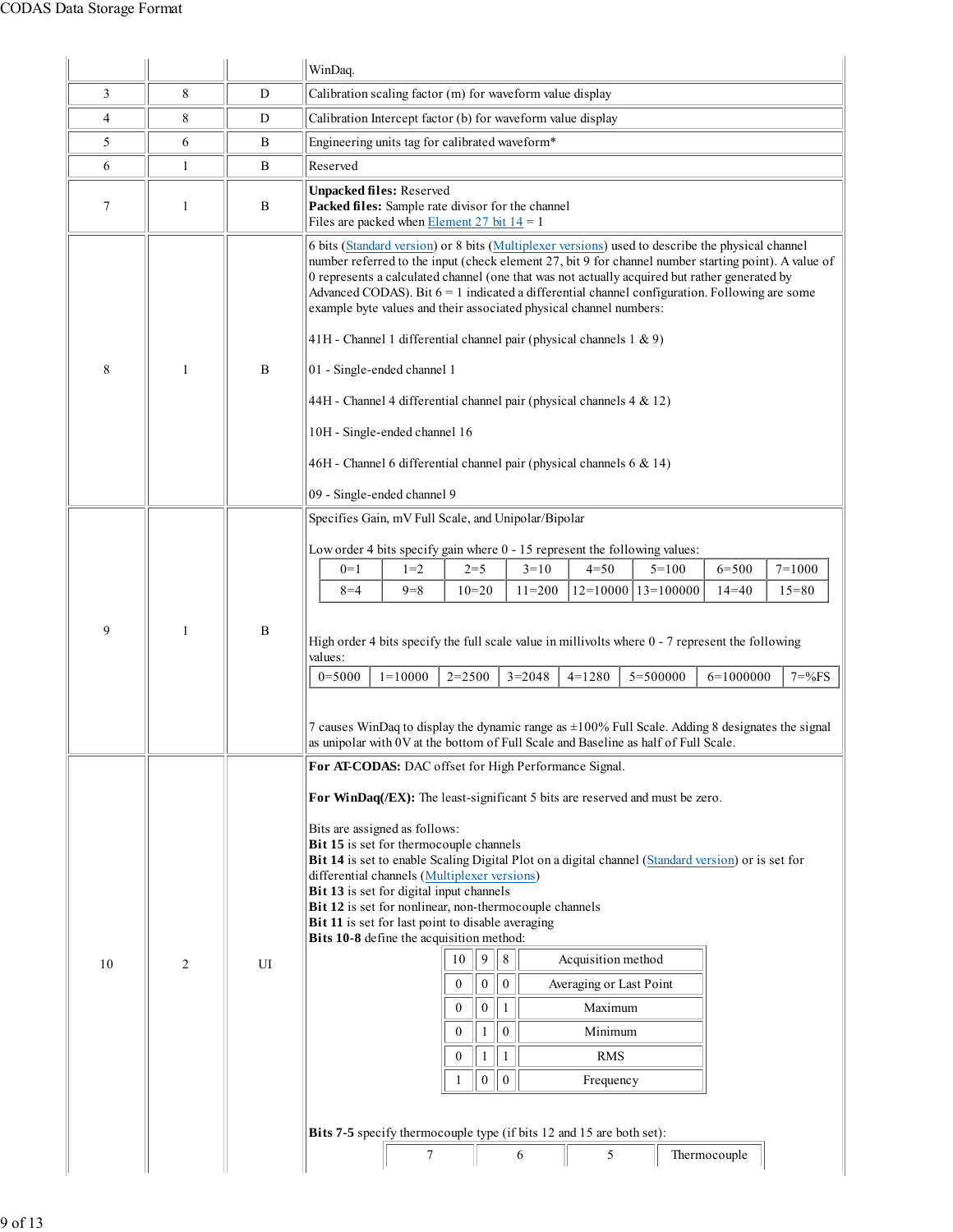|  |  |   |          |          | Type     |
|--|--|---|----------|----------|----------|
|  |  | ∩ | $\theta$ | $\Omega$ | B        |
|  |  |   | 0        |          | E        |
|  |  |   |          | $\Omega$ |          |
|  |  |   |          |          | K        |
|  |  |   | O        | $\Omega$ | R        |
|  |  |   | 0        |          | ⌒        |
|  |  |   |          | $\Omega$ | ᠇᠇       |
|  |  |   |          |          | Reserved |

Type Key: (B) - Byte; (D) - Double precision floating point; (F) - Single precision floating point; (UI) - Unsigned integer

\* Although six bytes (characters) are reserved, only four are used for an engineering unit tag. In addition, the fifth character must always be a null character (00). Some examples may help:

| Desired engineering unit<br>tag is "V": | Desired engineering unit<br>tag is " $mmHg$ ": | Desired engineering unit<br>tag is "PSI": |  |  |
|-----------------------------------------|------------------------------------------------|-------------------------------------------|--|--|
| Byte $1 = 56H$ (V)                      | Byte $1 = 6DH(m)$                              | Byte $1 = 50H(P)$                         |  |  |
| Byte $2 = 20H$ (space)                  | Byte $2 = 6DH(m)$                              | Byte $2 = 53H(S)$                         |  |  |
| Byte $3 = 20H$ (space)                  | Byte $3 = 48H(H)$                              | Byte $3 = 49H(I)$                         |  |  |
| Byte $4 = 20H$ (space)                  | Byte $4 = 67H(g)$                              | Byte $4 = 20H$ (space)                    |  |  |
| Byte $5 = 00$ (null)                    | Byte $5 = 00$ (null)                           | Byte $5 = 00$ (null)                      |  |  |
| Byte $6 =$ don't care                   | Byte $6 =$ don't care                          | Byte $6 =$ don't care                     |  |  |

# **ADC DATA FORMAT**

Each data value written to a CODAS data file consists of a 16-bit word. Data bits D0 and D1 are applied as follows:

| D0 | Comments                                                                  |
|----|---------------------------------------------------------------------------|
|    | The default state of all channels except lowest-numbered acquired channel |
|    | The default state of lowest-numbered acquired channel**                   |
|    | Displays a negative-going marker on any channel's waveform*               |
|    | Displays a positive-going marker on any channel's waveform*               |

 $*$  These markers will be displayed through WinDaq only if the event marker display function is enabled. Refer to the SEARCH-FOR-EVENT function in the WinDaq Waveform Browser software manual.

 $*$ This bit combination exists only when a binary or CODAS file is created through use of the WinDaq Waveform Browser COPY and PASTE function. Unless a marker is enabled, these bits are always cleared in the original acquired file.

Data samples are written to the file in order of lowest to highest channel number sampled. A differentially connected channel pair assumes the channel number of the lowest channel input number (e.g., the differential channel pair consisting of channels 3 and 11 assumes a channel number of 3).

In packed files (when Element 27 bit  $14 = 1$ ), each data value is the average of a number (usually the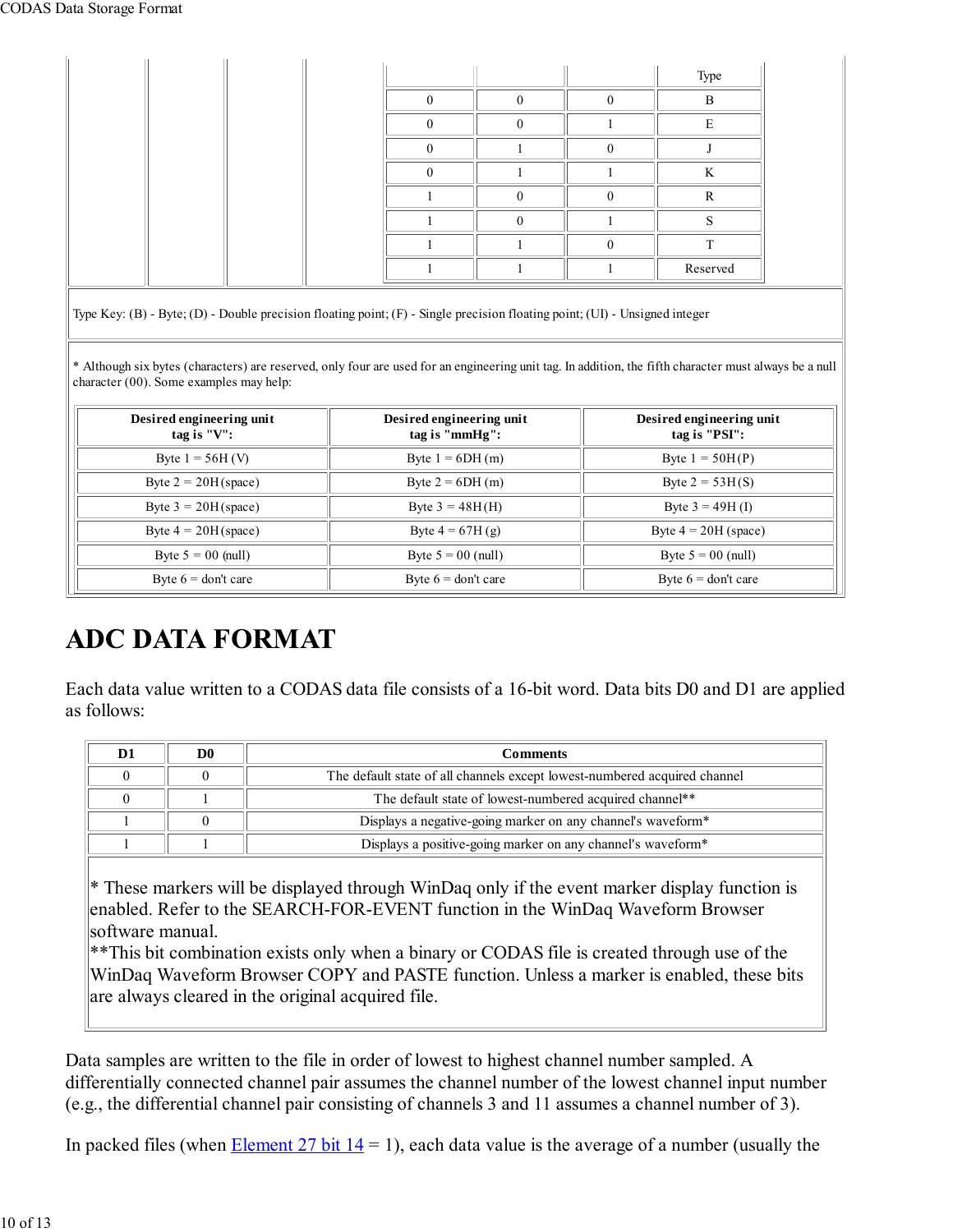sample rate divisor) of A/D converter readings. Whenever the number of data samples reaches the sample rate divisor, the average is computed and written to the file. When the file fills or is stopped, the averages for the last set of readings are computed and written to the file whether or not the number of samples is equal to the sample rate divisor.

Data bits D2 through D15 (D15 is the sign) of the data value word represent the two's complement data value of the A/D converter reading. If A/D converter readings are being averaged, the left-justified 14-bit average is stored even if the A/D converter has fewer bits. For HiRes files (bit 1=1 in element 27), bits D0 and D1 are the least significant data bits. Note that any A-D converter count obtained by WinDaq may be converted to an equivalent engineering unit by first arithmetic shifting the 16-bit number to the right by two bits (to preserve the sign), multiplying by the slope m, and adding the intercept b. For HiRes data, replace the right shift with multiplication (times) 0.25.

# **CODAS DATA FILE TRAILER** (Event marker Pointers, Time and Date Stamps, **User Channel Annotation, and Event Marker Comments)**

The CODAS data file trailer is divided into three sections: The first (Trailer #1) contains pointers into the ADC DATA section to indicate where an event marker exists in relation to an acquired data point, time and date stamps for event markers, and event marker comment pointers into trailer #3; The second (Trailer #2) contains any user channel annotation that was provided during data acquisition; The third (Trailer #3) contains event marker comments. The first data byte of each CODAS data file section is shown below by making use of relative offsets (Header Elements 5 through 8)obtained from the appropriate locations in the data file header.

#### *File Trailer #1 and #3*

There are two ways an event marker can be generated during data acquisition: Automatically upon each initiation of data storage to disk; Manually by pressing the CTRL key and space bar (for an uncommented event marker), by pressing the SHIFT key and space bar (for a commented event marker), or through use of a trigger signal on a digital input port. Only automatically-generated event markers carry a time and date stamp. Times and dates associated with manually-generated event markers are calculated based on the number of samples since the last time and date stamp (given sample rate). Also, an event marker may be commented or uncommented depending upon the keyboard action taken by the user during data acquisition.

Assuming a time and date stamp and comment is associated with each event marker pointer in trailer #1, then the order of appearance in trailer #1 is as follows (each value is a signed long): (1) Event marker pointer; (2) Time and date stamp; (3) Event marker comment pointer. However, an event marker pointer (at least one will always exist) may or may not have an associated time and date stamp, and may or may not have an associated event marker comment pointer. The following test may be applied to determine the existence of a time and date stamp immediately following the event marker pointer:

> IF Event Marker Pointer < 0 THEN a Time and Date Stamp DOES NOT exist or IF Event Marker Pointer is greater than or equal to 0 THEN a Time and Date Stamp exists

Following this test, a determination must be made related to the next signed long (that following either the event marker pointer or the time and date stamp depending upon the result of the above test). The next long will be either another event marker pointer or an event marker comment pointer. The following test may be applied using header elements 1 and 6 which describe the total number of channels and the total number of ADC data bytes contained in the file respectively: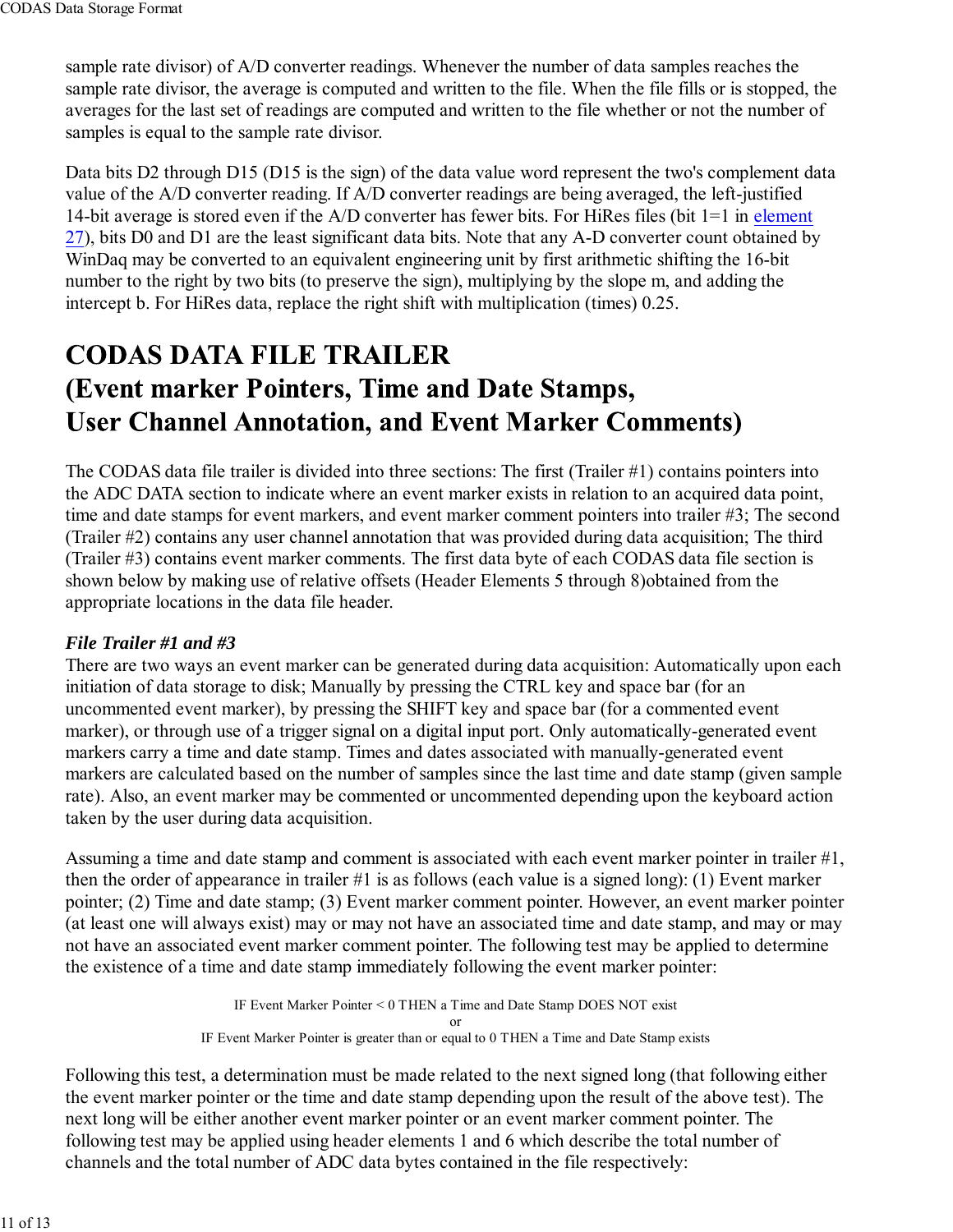**Equation 1\*** IF Long > -1  $\times$  (Element 6 ÷ (2(number of channels acquired))) THEN the Long is another Event Marker Pointer

or

**Equation 2\*** IF Long is less than or equal to  $-1 \times$  (Element  $6 \div (2(\text{number of channels acquired}))$ ) THEN the Long is an Event Marker Comment Pointer

Assuming this last long is determined to be an event marker comment pointer, then the next long will be an event marker pointer.

#### **Use of Event Marker Pointers**

An event marker pointer describes the offset into the ADC Data section of the CODAS file where the sample associated with the given event marker exists. This offset is calculated as follows relative to the beginning of the data file:

> **Equation 3\*** IF Event Marker Pointer < 0 THEN Event Marker Pointer = Event Marker Pointer × -1 OFFSET = (Event Marker Pointer  $\times$  (2(number of channels acquired))) + Element 5

Event markers enabled during data acquisition are flagged along with the data sample associated with the lowest-numbered acquired channel through use of the two least significant data bits of the waveform data word. Refer to the ADC DATA FORMAT section above.

\*For HiRes files, in **Equations 1**, **2**, and **3** above, "(number of channels acquired)" should be omitted from the equation since WinDaq HiRes acquisition does this multiplication already. Advanced CODAS peak detect adds the channel number minus 1 to the product to indicate the channel number for peaks and valleys, and the stored values for the valleys are negated.

#### **Use of Time and Date Stamps**

A time and date stamp extracted from trailer #1 is applied as follows to yield the actual time and date an event marker occurred relative to the moment the data acquisition file was opened (Header Element No. 14):

Event Marker Occurrence in Time = Time and Date Stamp + Element 14

Note that the time and date resulting from the above equation is in seconds since January 1, 1970. When converted to an actual date and time, the result is in Greenwich Mean Time (GMT). Local time is controlled through use of the time zone (TZ) environment variable which should be automatically accessed by software algorithms designed to convert elapsed seconds since January 1, 1980 into local time (e.g., the Microsoft C compiler function "localtime"). For computers operating in the Pacific time zone and recognizing daylight saving time, TZ is set as follows from AUTOEXEC.BAT:

SET TZ = PST8PDT

Where PST indicates Pacific Standard Time, 8 means 8 hours behind GMT, and PDT indicates the observance of daylight saving time. The default state of TZ is "EST5EDT".

#### **Use of Event Marker Comment Pointers**

Event marker comment pointers are used to point to the first character of the event marker comment. The following equation may be used to determine the offset into the data file for any given event marker comment and as a function of relative header offset Elements 5 through 7:

> Event Marker Comment Pointer = Event Marker Comment Pointer AND 7FFFFFFFH  $OFFSET = Event Market Comment Pointer + Element 5 + Element 6 + Element 7$

Note that each event marker comment is terminated by a null (00) character.

*File Trailer #2*